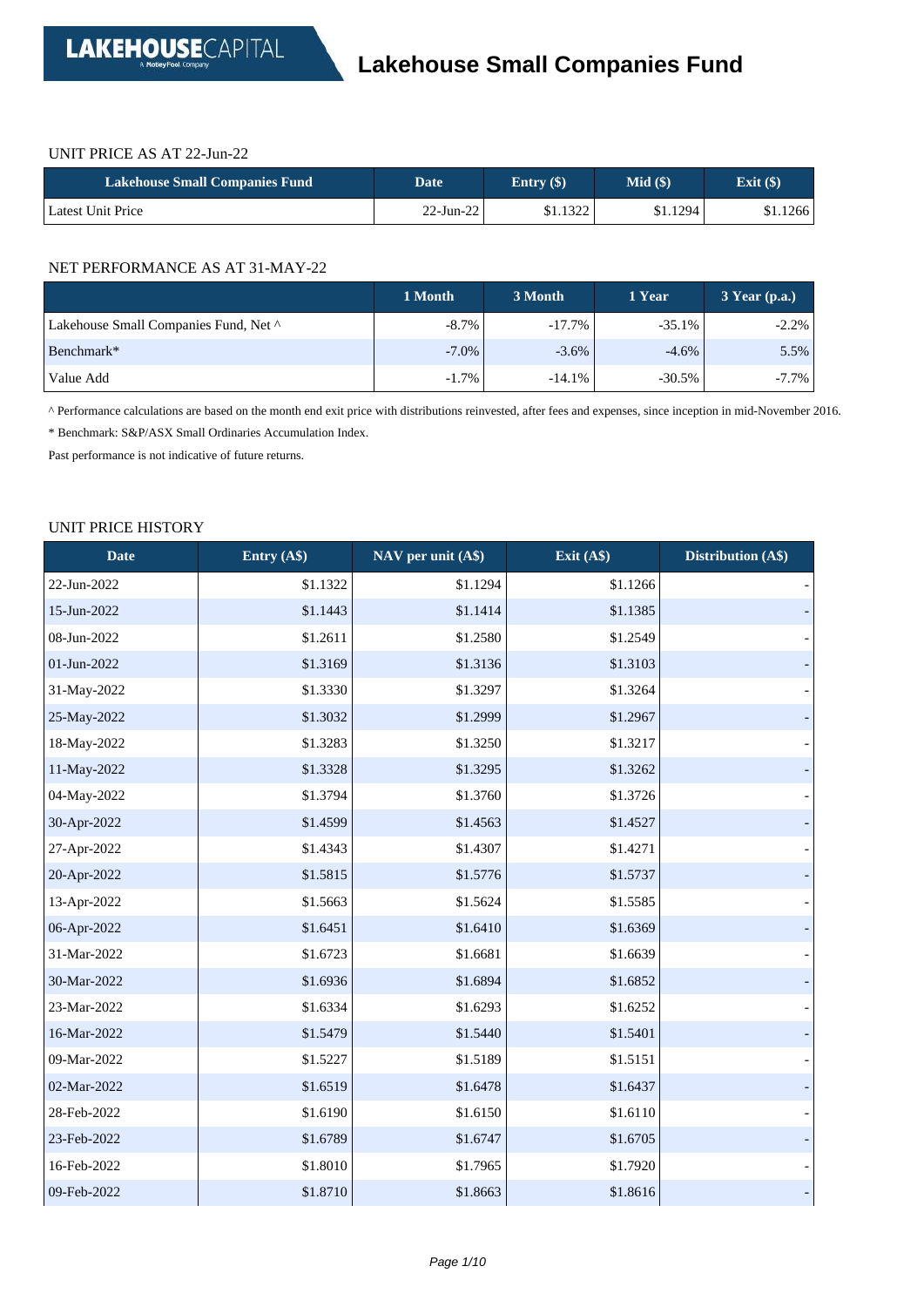| 02-Feb-2022 | \$1.9070 | \$1.9022 | \$1.8974 |          |
|-------------|----------|----------|----------|----------|
| 31-Jan-2022 | \$1.8530 | \$1.8484 | \$1.8438 |          |
| 27-Jan-2022 | \$1.7605 | \$1.7561 | \$1.7517 |          |
| 19-Jan-2022 | \$1.9746 | \$1.9697 | \$1.9648 |          |
| 12-Jan-2022 | \$2.0300 | \$2.0249 | \$2.0198 |          |
| 05-Jan-2022 | \$2.1294 | \$2.1241 | \$2.1188 |          |
| 31-Dec-2021 | \$2.1586 | \$2.1532 | \$2.1478 |          |
| 29-Dec-2021 | \$2.1687 | \$2.1633 | \$2.1579 |          |
| 22-Dec-2021 | \$2.1168 | \$2.1115 | \$2.1062 |          |
| 15-Dec-2021 | \$2.0928 | \$2.0876 | \$2.0824 |          |
| 08-Dec-2021 | \$2.1254 | \$2.1201 | \$2.1148 |          |
| 01-Dec-2021 | \$2.1439 | \$2.1386 | \$2.1333 |          |
| 30-Nov-2021 | \$2.1803 | \$2.1749 | \$2.1695 |          |
| 24-Nov-2021 | \$2.1464 | \$2.1410 | \$2.1356 |          |
| 17-Nov-2021 | \$2.2634 | \$2.2578 | \$2.2522 |          |
| 10-Nov-2021 | \$2.2521 | \$2.2465 | \$2.2409 |          |
| 03-Nov-2021 | \$2.2660 | \$2.2603 | \$2.2546 |          |
| 31-Oct-2021 | \$2.2593 | \$2.2537 | \$2.2481 |          |
| 27-Oct-2021 | \$2.2660 | \$2.2603 | \$2.2546 |          |
| 20-Oct-2021 | \$2.2477 | \$2.2421 | \$2.2365 |          |
| 13-Oct-2021 | \$2.1299 | \$2.1246 | \$2.1193 |          |
| 06-Oct-2021 | \$2.1269 | \$2.1216 | \$2.1163 |          |
| 30-Sep-2021 | \$2.2519 | \$2.2463 | \$2.2407 |          |
| 29-Sep-2021 | \$2.2403 | \$2.2347 | \$2.2291 |          |
| 22-Sep-2021 | \$2.2721 | \$2.2664 | \$2.2607 |          |
| 15-Sep-2021 | \$2.2823 | \$2.2766 | \$2.2709 |          |
| 08-Sep-2021 | \$2.3087 | \$2.3029 | \$2.2971 |          |
| 01-Sep-2021 | \$2.3013 | \$2.2956 | \$2.2899 |          |
| 31-Aug-2021 | \$2.3064 | \$2.3006 | \$2.2948 |          |
| 25-Aug-2021 | \$2.3243 | \$2.3185 | \$2.3127 |          |
| 18-Aug-2021 | \$2.2423 | \$2.2367 | \$2.2311 |          |
| 11-Aug-2021 | \$2.2856 | \$2.2799 | \$2.2742 |          |
| 04-Aug-2021 | \$2.2338 | \$2.2282 | \$2.2226 |          |
| 31-Jul-2021 | \$2.1807 | \$2.1753 | \$2.1699 |          |
| 28-Jul-2021 | \$2.1414 | \$2.1361 | \$2.1308 |          |
| 21-Jul-2021 | \$2.1919 | \$2.1864 | \$2.1809 |          |
| 14-Jul-2021 | \$2.2055 | \$2.2000 | \$2.1945 |          |
| 07-Jul-2021 | \$2.1573 | \$2.1519 | \$2.1465 |          |
| 30-Jun-2021 | \$2.1865 | \$2.1810 | \$2.1755 | \$0.1585 |
| 23-Jun-2021 | \$2.3292 | \$2.3234 | \$2.3176 |          |
| 16-Jun-2021 | \$2.3054 | \$2.2997 | \$2.2940 |          |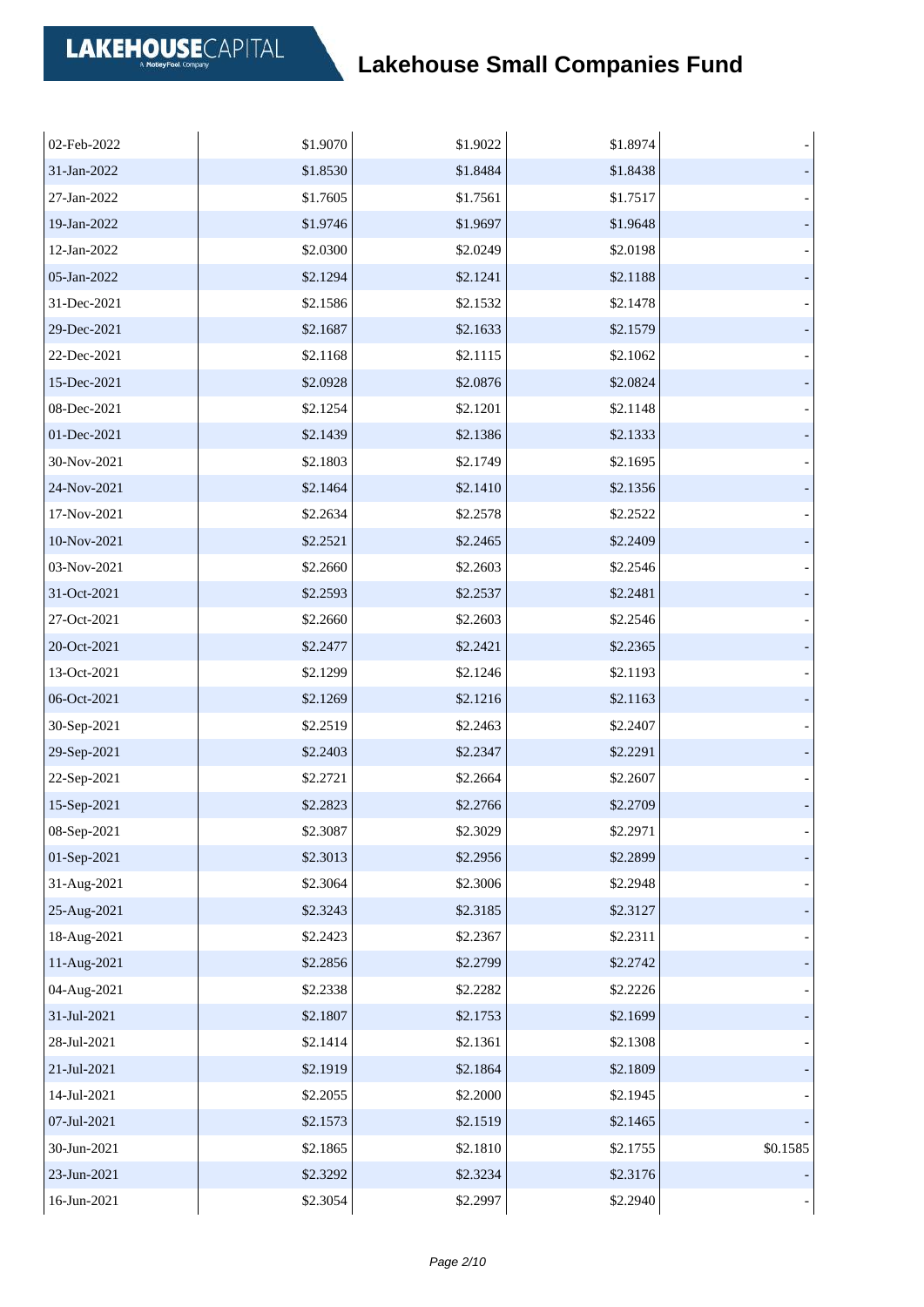| 09-Jun-2021 | \$2.2631 | \$2.2575 | \$2.2519 |  |
|-------------|----------|----------|----------|--|
| 02-Jun-2021 | \$2.1721 | \$2.1667 | \$2.1613 |  |
| 31-May-2021 | \$2.2025 | \$2.1970 | \$2.1915 |  |
| 26-May-2021 | \$2.1537 | \$2.1483 | \$2.1429 |  |
| 19-May-2021 | \$2.0224 | \$2.0174 | \$2.0124 |  |
| 12-May-2021 | \$2.1655 | \$2.1601 | \$2.1547 |  |
| 05-May-2021 | \$2.2962 | \$2.2905 | \$2.2848 |  |
| 30-Apr-2021 | \$2.3293 | \$2.3235 | \$2.3177 |  |
| 28-Apr-2021 | \$2.2962 | \$2.2905 | \$2.2848 |  |
| 21-Apr-2021 | \$2.2977 | \$2.2920 | \$2.2863 |  |
| 14-Apr-2021 | \$2.3250 | \$2.3192 | \$2.3134 |  |
| 07-Apr-2021 | \$2.2296 | \$2.2240 | \$2.2184 |  |
| 31-Mar-2021 | \$2.1307 | \$2.1254 | \$2.1201 |  |
| 24-Mar-2021 | \$2.2120 | \$2.2065 | \$2.2010 |  |
| 17-Mar-2021 | \$2.2403 | \$2.2347 | \$2.2291 |  |
| 10-Mar-2021 | \$2.1536 | \$2.1482 | \$2.1428 |  |
| 03-Mar-2021 | \$2.2027 | \$2.1972 | \$2.1917 |  |
| 28-Feb-2021 | \$2.2104 | \$2.2049 | \$2.1994 |  |
| 24-Feb-2021 | \$2.2346 | \$2.2290 | \$2.2234 |  |
| 17-Feb-2021 | \$2.3293 | \$2.3235 | \$2.3177 |  |
| 10-Feb-2021 | \$2.3409 | \$2.3351 | \$2.3293 |  |
| 03-Feb-2021 | \$2.2723 | \$2.2666 | \$2.2609 |  |
| 31-Jan-2021 | \$2.1968 | \$2.1913 | \$2.1858 |  |
| 27-Jan-2021 | \$2.2687 | \$2.2630 | \$2.2573 |  |
| 20-Jan-2021 | \$2.2238 | \$2.2183 | \$2.2128 |  |
| 13-Jan-2021 | \$2.1258 | \$2.1205 | \$2.1152 |  |
| 06-Jan-2021 | \$2.2017 | \$2.1962 | \$2.1907 |  |
| 31-Dec-2020 | \$2.2264 | \$2.2208 | \$2.2152 |  |
| 30-Dec-2020 | \$2.2315 | \$2.2259 | \$2.2203 |  |
| 23-Dec-2020 | \$2.1988 | \$2.1933 | \$2.1878 |  |
| 16-Dec-2020 | \$2.1913 | \$2.1858 | \$2.1803 |  |
| 09-Dec-2020 | \$2.1461 | \$2.1407 | \$2.1353 |  |
| 02-Dec-2020 | \$2.1156 | \$2.1103 | \$2.1050 |  |
| 30-Nov-2020 | \$2.1166 | \$2.1113 | \$2.1060 |  |
| 25-Nov-2020 | \$2.0912 | \$2.0860 | \$2.0808 |  |
| 18-Nov-2020 | \$2.0956 | \$2.0904 | \$2.0852 |  |
| 11-Nov-2020 | \$2.1036 | \$2.0984 | \$2.0932 |  |
| 04-Nov-2020 | \$2.0622 | \$2.0571 | \$2.0520 |  |
| 31-Oct-2020 | \$1.9994 | \$1.9944 | \$1.9894 |  |
| 28-Oct-2020 | \$2.0577 | \$2.0526 | \$2.0475 |  |
| 21-Oct-2020 | \$2.1242 | \$2.1189 | \$2.1136 |  |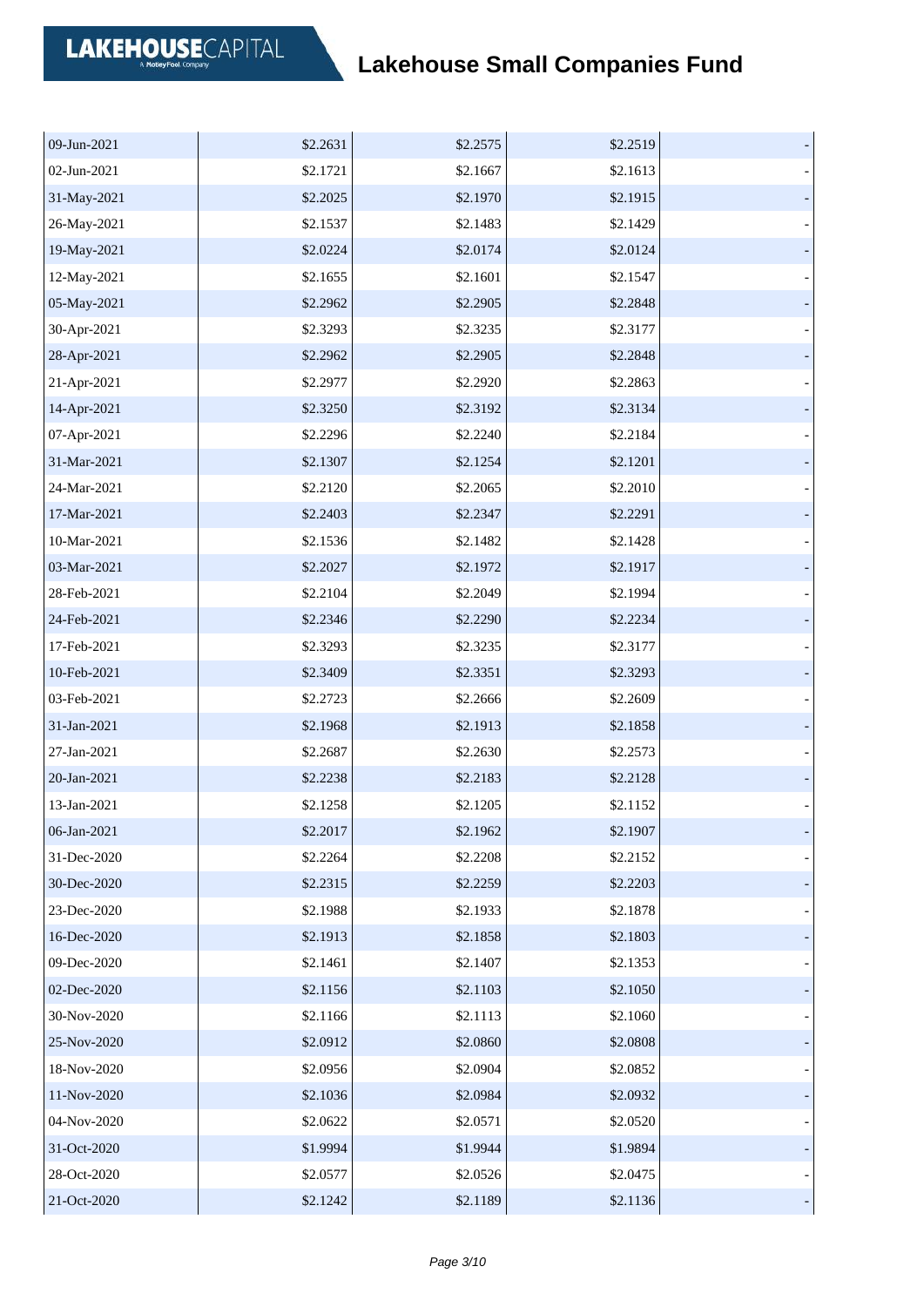| 14-Oct-2020 | \$2.1048 | \$2.0996 | \$2.0944 |          |
|-------------|----------|----------|----------|----------|
| 07-Oct-2020 | \$1.9628 | \$1.9579 | \$1.9530 |          |
| 30-Sep-2020 | \$1.8997 | \$1.8950 | \$1.8903 |          |
| 23-Sep-2020 | \$1.8959 | \$1.8912 | \$1.8865 |          |
| 16-Sep-2020 | \$1.9031 | \$1.8984 | \$1.8937 |          |
| 09-Sep-2020 | \$1.8901 | \$1.8854 | \$1.8807 |          |
| 02-Sep-2020 | \$1.9808 | \$1.9759 | \$1.9710 |          |
| 31-Aug-2020 | \$1.9726 | \$1.9677 | \$1.9628 |          |
| 26-Aug-2020 | \$1.9707 | \$1.9658 | \$1.9609 |          |
| 19-Aug-2020 | \$1.9177 | \$1.9129 | \$1.9081 |          |
| 12-Aug-2020 | \$1.8044 | \$1.7999 | \$1.7954 |          |
| 05-Aug-2020 | \$1.8361 | \$1.8315 | \$1.8269 |          |
| 31-Jul-2020 | \$1.8052 | \$1.8007 | \$1.7962 |          |
| 29-Jul-2020 | \$1.8172 | \$1.8127 | \$1.8082 |          |
| 22-Jul-2020 | \$1.8460 | \$1.8414 | \$1.8368 |          |
| 15-Jul-2020 | \$1.7690 | \$1.7646 | \$1.7602 |          |
| 08-Jul-2020 | \$1.7394 | \$1.7351 | \$1.7308 |          |
| 01-Jul-2020 | \$1.7171 | \$1.7128 | \$1.7085 |          |
| 30-Jun-2020 | \$1.6922 | \$1.6880 | \$1.6838 | \$0.1661 |
| 24-Jun-2020 | \$1.8965 | \$1.8918 | \$1.8871 |          |
| 17-Jun-2020 | \$1.9092 | \$1.9044 | \$1.8996 |          |
| 10-Jun-2020 | \$1.9349 | \$1.9301 | \$1.9253 |          |
| 03-Jun-2020 | \$1.9475 | \$1.9426 | \$1.9377 |          |
| 31-May-2020 | \$1.9207 | \$1.9159 | \$1.9111 |          |
| 27-May-2020 | \$1.8896 | \$1.8849 | \$1.8802 |          |
| 20-May-2020 | \$1.8517 | \$1.8471 | \$1.8425 |          |
| 13-May-2020 | \$1.8155 | \$1.8110 | \$1.8065 |          |
| 06-May-2020 | \$1.7544 | \$1.7500 | \$1.7456 |          |
| 30-Apr-2020 | \$1.7134 | \$1.7091 | \$1.7048 |          |
| 29-Apr-2020 | \$1.6533 | \$1.6492 | \$1.6451 |          |
| 22-Apr-2020 | \$1.5461 | \$1.5422 | \$1.5383 |          |
| 15-Apr-2020 | \$1.6217 | \$1.6177 | \$1.6137 |          |
| 08-Apr-2020 | \$1.4799 | \$1.4762 | \$1.4725 |          |
| 01-Apr-2020 | \$1.4141 | \$1.4106 | \$1.4071 |          |
| 31-Mar-2020 | \$1.3623 | \$1.3589 | \$1.3555 |          |
| 25-Mar-2020 | \$1.1593 | \$1.1564 | \$1.1535 |          |
| 18-Mar-2020 | \$1.1602 | \$1.1573 | \$1.1544 |          |
| 11-Mar-2020 | \$1.4663 | \$1.4626 | \$1.4589 |          |
| 04-Mar-2020 | \$1.6393 | \$1.6352 | \$1.6311 |          |
| 29-Feb-2020 | \$1.6969 | \$1.6927 | \$1.6885 |          |
| 26-Feb-2020 | \$1.7739 | \$1.7695 | \$1.7651 |          |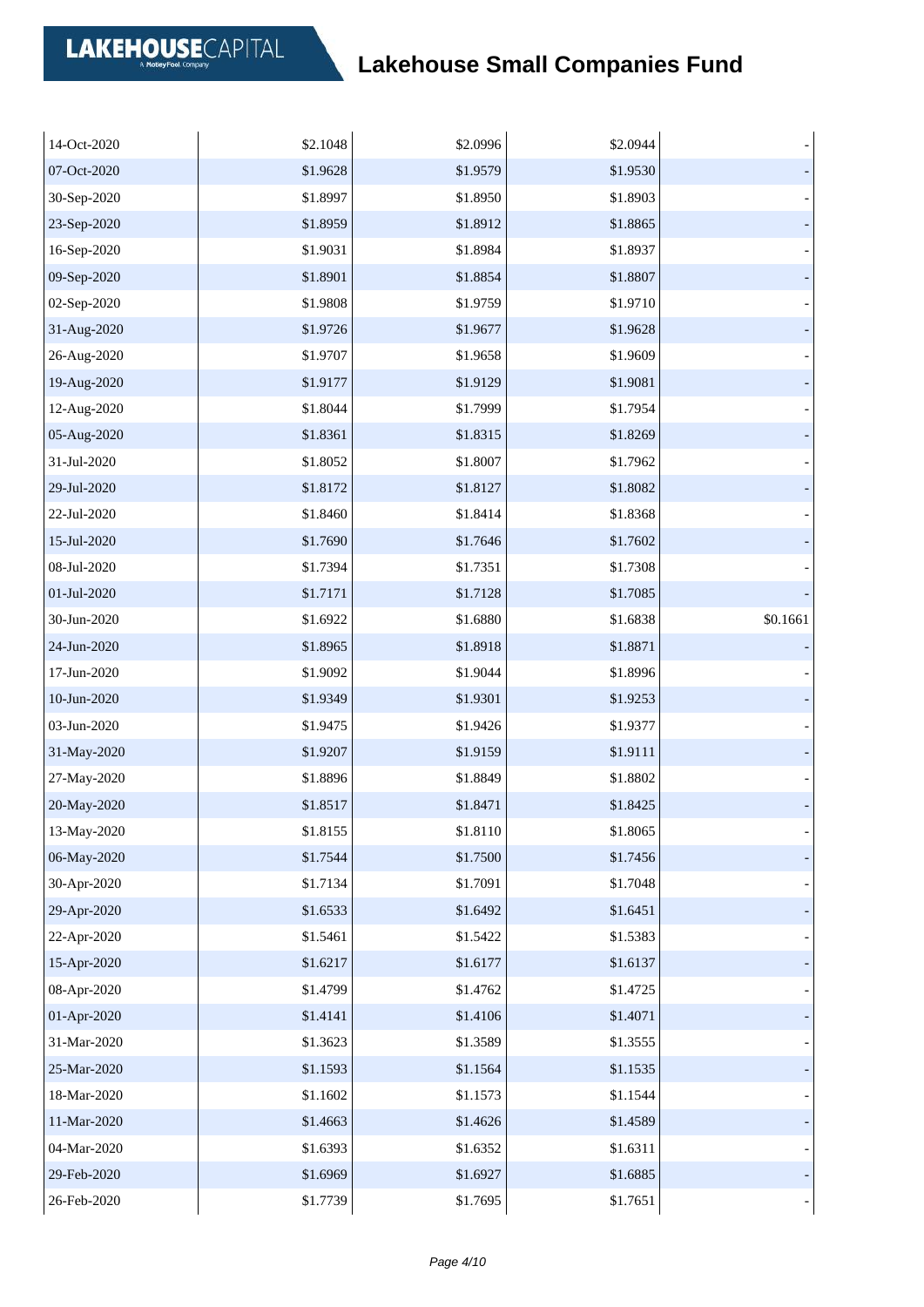| 19-Feb-2020 | \$1.9554 | \$1.9505 | \$1.9456 |          |
|-------------|----------|----------|----------|----------|
| 12-Feb-2020 | \$1.9932 | \$1.9882 | \$1.9832 |          |
| 05-Feb-2020 | \$1.9719 | \$1.9670 | \$1.9621 |          |
| 31-Jan-2020 | \$1.9341 | \$1.9293 | \$1.9245 |          |
| 29-Jan-2020 | \$1.9740 | \$1.9691 | \$1.9642 |          |
| 22-Jan-2020 | \$1.9839 | \$1.9790 | \$1.9741 |          |
| 15-Jan-2020 | \$1.9598 | \$1.9549 | \$1.9500 |          |
| 08-Jan-2020 | \$1.8731 | \$1.8684 | \$1.8637 |          |
| 02-Jan-2020 | \$1.8564 | \$1.8518 | \$1.8472 |          |
| 31-Dec-2019 | \$1.8448 | \$1.8402 | \$1.8356 |          |
| 27-Dec-2019 | \$1.8742 | \$1.8695 | \$1.8648 |          |
| 18-Dec-2019 | \$1.8663 | \$1.8616 | \$1.8569 |          |
| 11-Dec-2019 | \$1.8435 | \$1.8389 | \$1.8343 |          |
| 04-Dec-2019 | \$1.8721 | \$1.8674 | \$1.8627 |          |
| 30-Nov-2019 | \$1.9337 | \$1.9289 | \$1.9241 |          |
| 27-Nov-2019 | \$1.9337 | \$1.9289 | \$1.9241 |          |
| 20-Nov-2019 | \$1.8992 | \$1.8945 | \$1.8898 |          |
| 13-Nov-2019 | \$1.8655 | \$1.8608 | \$1.8561 |          |
| 06-Nov-2019 | \$1.7884 | \$1.7839 | \$1.7794 |          |
| 31-Oct-2019 | \$1.8234 | \$1.8189 | \$1.8144 |          |
| 30-Oct-2019 | \$1.8020 | \$1.7975 | \$1.7930 |          |
| 23-Oct-2019 | \$1.8314 | \$1.8268 | \$1.8222 |          |
| 16-Oct-2019 | \$1.8935 | \$1.8888 | \$1.8841 |          |
| 09-Oct-2019 | \$1.8526 | \$1.8480 | \$1.8434 |          |
| 02-Oct-2019 | \$1.8558 | \$1.8512 | \$1.8466 |          |
| 30-Sep-2019 | \$1.8759 | \$1.8712 | \$1.8665 |          |
| 25-Sep-2019 | \$1.8629 | \$1.8583 | \$1.8537 |          |
| 18-Sep-2019 | \$1.8426 | \$1.8380 | \$1.8334 |          |
| 11-Sep-2019 | \$1.8515 | \$1.8469 | \$1.8423 |          |
| 04-Sep-2019 | \$1.8270 | \$1.8224 | \$1.8178 |          |
| 31-Aug-2019 | \$1.8273 | \$1.8227 | \$1.8181 |          |
| 28-Aug-2019 | \$1.8207 | \$1.8162 | \$1.8117 |          |
| 21-Aug-2019 | \$1.7185 | \$1.7142 | \$1.7099 |          |
| 14-Aug-2019 | \$1.7139 | \$1.7096 | \$1.7053 |          |
| 07-Aug-2019 | \$1.6508 | \$1.6467 | \$1.6426 |          |
| 31-Jul-2019 | \$1.7940 | \$1.7895 | \$1.7850 |          |
| 24-Jul-2019 | \$1.7819 | \$1.7775 | \$1.7731 |          |
| 17-Jul-2019 | \$1.7334 | \$1.7291 | \$1.7248 |          |
| 10-Jul-2019 | \$1.7676 | \$1.7632 | \$1.7588 |          |
| 03-Jul-2019 | \$1.7460 | \$1.7416 | \$1.7372 |          |
| 30-Jun-2019 | \$1.7430 | \$1.7387 | \$1.7344 | \$0.0661 |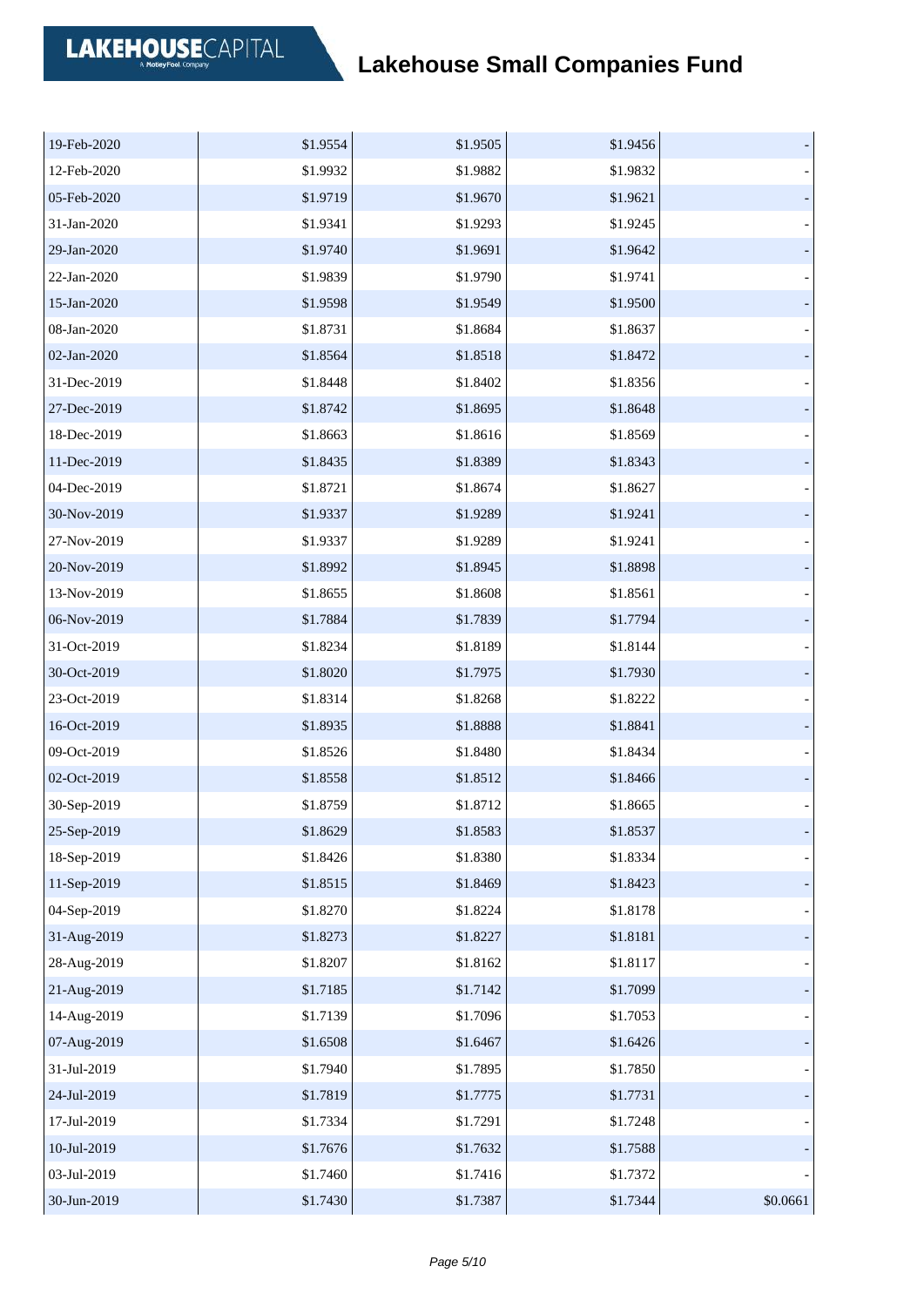| 26-Jun-2019 | \$1.8230 | \$1.8185 | \$1.8140 |          |
|-------------|----------|----------|----------|----------|
| 19-Jun-2019 | \$1.8172 | \$1.8127 | \$1.8082 |          |
| 12-Jun-2019 | \$1.7759 | \$1.7715 | \$1.7671 |          |
| 05-Jun-2019 | \$1.7034 | \$1.6992 | \$1.6950 |          |
| 31-May-2019 | \$1.7439 | \$1.7396 | \$1.7353 |          |
| 29-May-2019 | \$1.7641 | \$1.7597 | \$1.7553 |          |
| 22-May-2019 | \$1.7305 | \$1.7262 | \$1.7219 |          |
| 15-May-2019 | \$1.7175 | \$1.7132 | \$1.7089 |          |
| 08-May-2019 | \$1.7133 | \$1.7090 | \$1.7047 |          |
| 01-May-2019 | \$1.7346 | \$1.7303 | \$1.7260 |          |
| 30-Apr-2019 | \$1.7180 | \$1.7137 | \$1.7094 |          |
| 24-Apr-2019 | \$1.6880 | \$1.6838 | \$1.6796 |          |
| 17-Apr-2019 | \$1.6791 | \$1.6749 | \$1.6707 |          |
| 10-Apr-2019 | \$1.6629 | \$1.6588 | \$1.6547 |          |
| 03-Apr-2019 | \$1.6225 | \$1.6185 | \$1.6145 |          |
| 31-Mar-2019 | \$1.5870 | \$1.5830 | \$1.5790 |          |
| 27-Mar-2019 | \$1.5708 | \$1.5669 | \$1.5630 |          |
| 20-Mar-2019 | \$1.6018 | \$1.5978 | \$1.5938 |          |
| 13-Mar-2019 | \$1.5660 | \$1.5621 | \$1.5582 |          |
| 06-Mar-2019 | \$1.5514 | \$1.5475 | \$1.5436 |          |
| 28-Feb-2019 | \$1.5064 | \$1.5026 | \$1.4988 |          |
| 27-Feb-2019 | \$1.5123 | \$1.5085 | \$1.5047 |          |
| 20-Feb-2019 | \$1.4647 | \$1.4610 | \$1.4573 |          |
| 13-Feb-2019 | \$1.4452 | \$1.4416 | \$1.4380 |          |
| 06-Feb-2019 | \$1.4383 | \$1.4347 | \$1.4311 |          |
| 31-Jan-2019 | \$1.4054 | \$1.4019 | \$1.3984 |          |
| 30-Jan-2019 | \$1.3823 | \$1.3789 | \$1.3755 |          |
| 23-Jan-2019 | \$1.3939 | \$1.3904 | \$1.3869 |          |
| 16-Jan-2019 | \$1.3738 | \$1.3704 | \$1.3670 |          |
| 09-Jan-2019 | \$1.3498 | \$1.3464 | \$1.3430 |          |
| 02-Jan-2019 | \$1.3115 | \$1.3082 | \$1.3049 |          |
| 31-Dec-2018 | \$1.3098 | \$1.3065 | \$1.3032 | \$0.0087 |
| 27-Dec-2018 | \$1.2963 | \$1.2931 | \$1.2899 |          |
| 19-Dec-2018 | \$1.3272 | \$1.3239 | \$1.3206 |          |
| 12-Dec-2018 | \$1.3348 | \$1.3315 | \$1.3282 |          |
| 05-Dec-2018 | \$1.3888 | \$1.3853 | \$1.3818 |          |
| 30-Nov-2018 | \$1.4059 | \$1.4024 | \$1.3989 |          |
| 28-Nov-2018 | \$1.3724 | \$1.3690 | \$1.3656 |          |
| 21-Nov-2018 | \$1.3476 | \$1.3442 | \$1.3408 |          |
| 14-Nov-2018 | \$1.4023 | \$1.3988 | \$1.3953 |          |
| 07-Nov-2018 | \$1.4373 | \$1.4337 | \$1.4301 |          |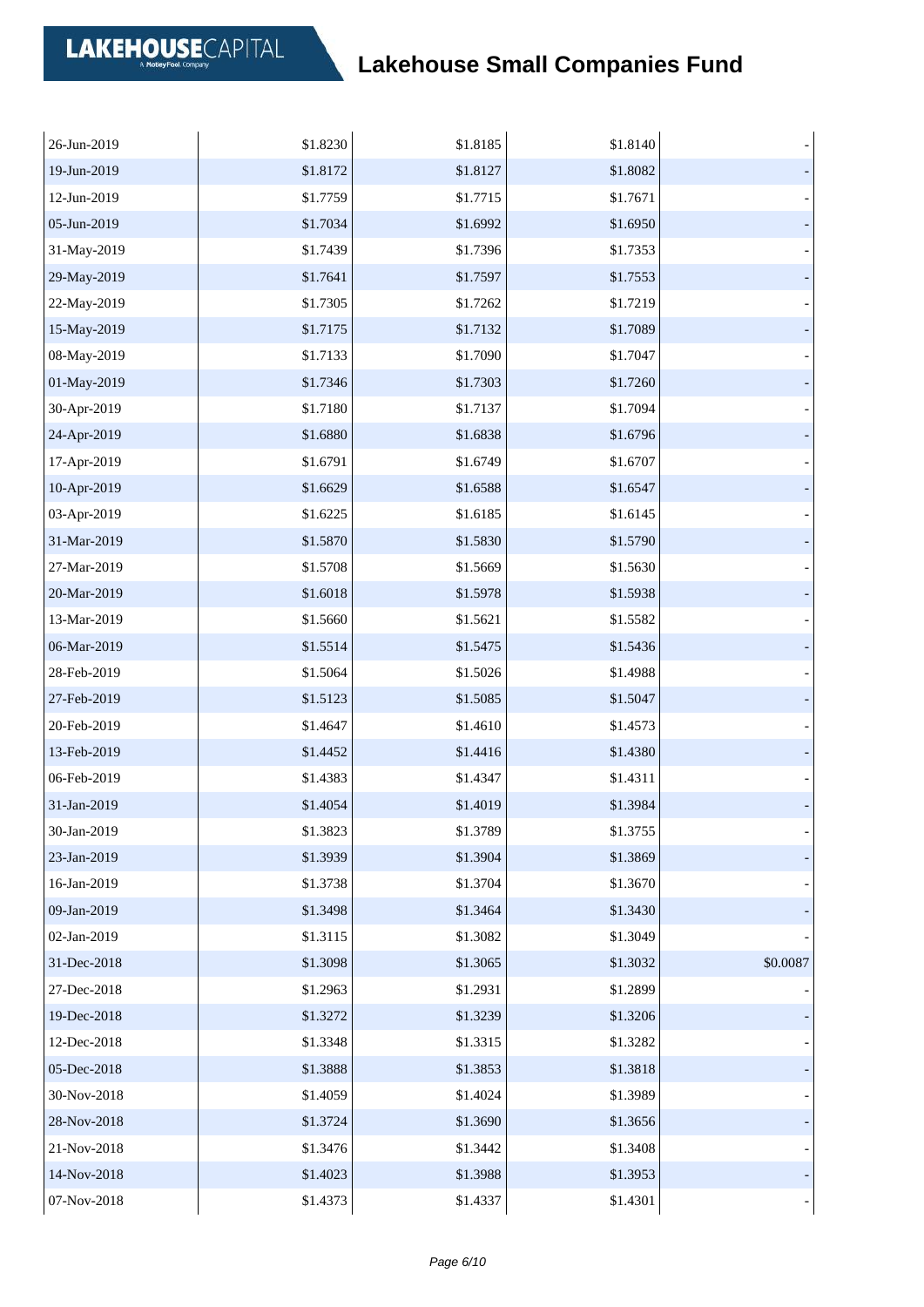| 31-Oct-2018 | \$1.4097 | \$1.4062 | \$1.4027 |          |
|-------------|----------|----------|----------|----------|
| 24-Oct-2018 | \$1.4443 | \$1.4407 | \$1.4371 |          |
| 17-Oct-2018 | \$1.4598 | \$1.4562 | \$1.4526 |          |
| 10-Oct-2018 | \$1.5298 | \$1.5260 | \$1.5222 |          |
| 03-Oct-2018 | \$1.5857 | \$1.5817 | \$1.5777 |          |
| 30-Sep-2018 | \$1.5883 | \$1.5843 | \$1.5803 |          |
| 26-Sep-2018 | \$1.5603 | \$1.5564 | \$1.5525 |          |
| 19-Sep-2018 | \$1.5374 | \$1.5336 | \$1.5298 |          |
| 12-Sep-2018 | \$1.5489 | \$1.5450 | \$1.5411 |          |
| 05-Sep-2018 | \$1.5499 | \$1.5460 | \$1.5421 |          |
| 31-Aug-2018 | \$1.5789 | \$1.5750 | \$1.5711 |          |
| 29-Aug-2018 | \$1.5955 | \$1.5915 | \$1.5875 |          |
| 22-Aug-2018 | \$1.5736 | \$1.5697 | \$1.5658 |          |
| 15-Aug-2018 | \$1.5003 | \$1.4966 | \$1.4929 |          |
| 08-Aug-2018 | \$1.4812 | \$1.4775 | \$1.4738 |          |
| 01-Aug-2018 | \$1.4668 | \$1.4631 | \$1.4594 |          |
| 31-Jul-2018 | \$1.4754 | \$1.4717 | \$1.4680 |          |
| 25-Jul-2018 | \$1.4842 | \$1.4805 | \$1.4768 |          |
| 18-Jul-2018 | \$1.4282 | \$1.4246 | \$1.4210 |          |
| 11-Jul-2018 | \$1.4108 | \$1.4073 | \$1.4038 |          |
| 04-Jul-2018 | \$1.4018 | \$1.3983 | \$1.3948 |          |
| 30-Jun-2018 | \$1.4177 | \$1.4142 | \$1.4107 | \$0.0588 |
| 27-Jun-2018 | \$1.4734 | \$1.4697 | \$1.4660 |          |
| 20-Jun-2018 | \$1.4958 | \$1.4921 | \$1.4884 |          |
| 13-Jun-2018 | \$1.4788 | \$1.4751 | \$1.4714 |          |
| 06-Jun-2018 | \$1.4649 | \$1.4612 | \$1.4575 |          |
| 31-May-2018 | \$1.4447 | \$1.4411 | \$1.4375 |          |
| 30-May-2018 | \$1.4282 | \$1.4246 | \$1.4210 |          |
| 23-May-2018 | \$1.4298 | \$1.4262 | \$1.4226 |          |
| 16-May-2018 | \$1.4247 | \$1.4211 | \$1.4175 |          |
| 09-May-2018 | \$1.4310 | \$1.4274 | \$1.4238 |          |
| 02-May-2018 | \$1.4084 | \$1.4049 | \$1.4014 |          |
| 30-Apr-2018 | \$1.3911 | \$1.3876 | \$1.3841 |          |
| 26-Apr-2018 | \$1.3661 | \$1.3627 | \$1.3593 |          |
| 18-Apr-2018 | \$1.3718 | \$1.3684 | \$1.3650 |          |
| 11-Apr-2018 | \$1.3526 | \$1.3492 | \$1.3458 |          |
| 04-Apr-2018 | \$1.3536 | \$1.3502 | \$1.3468 |          |
| 31-Mar-2018 | \$1.3812 | \$1.3778 | \$1.3744 |          |
| 28-Mar-2018 | \$1.4047 | \$1.4012 | \$1.3977 |          |
| 21-Mar-2018 | \$1.4341 | \$1.4305 | \$1.4269 |          |
| 14-Mar-2018 | \$1.4503 | \$1.4467 | \$1.4431 |          |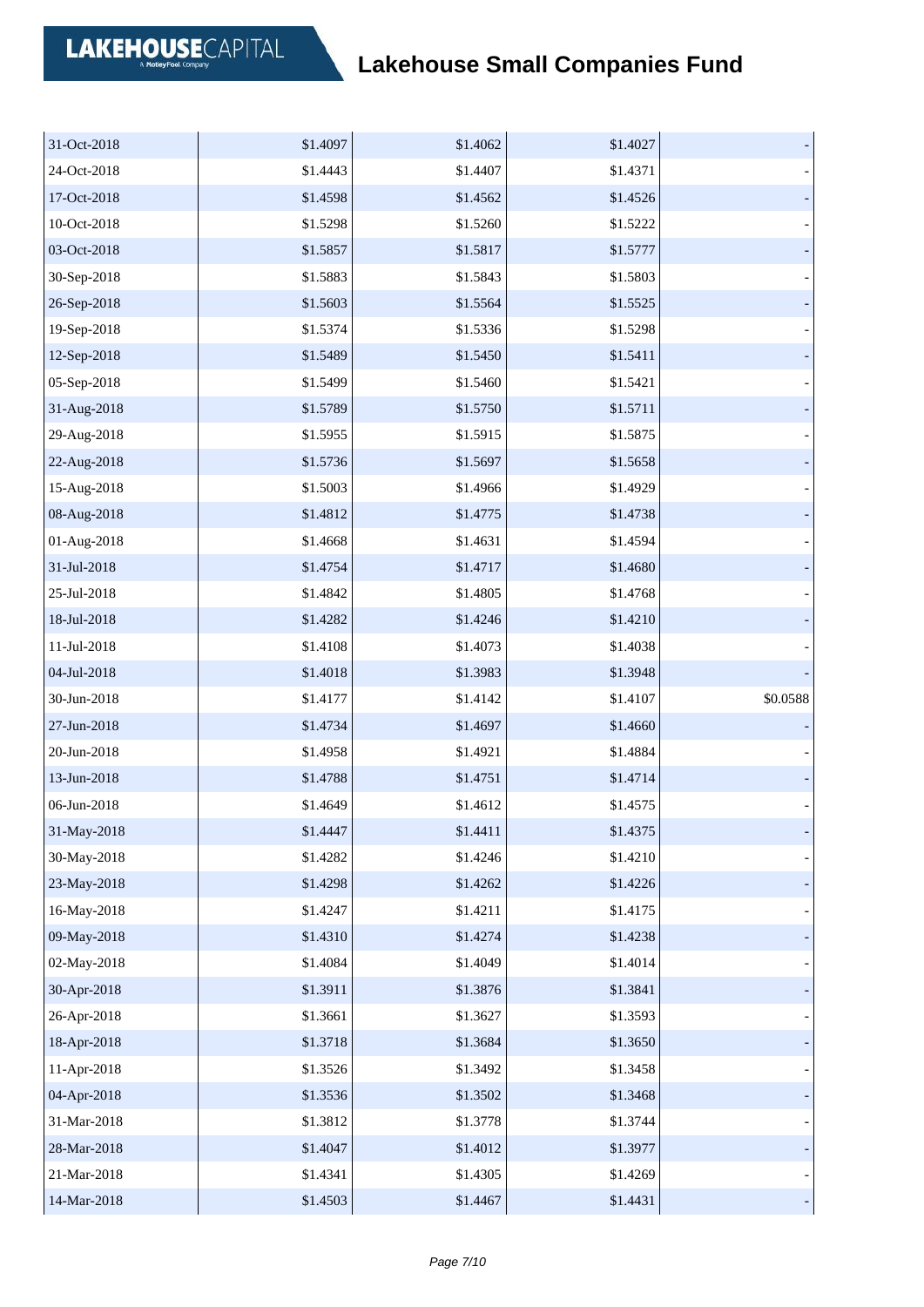| 07-Mar-2018 | \$1.4145 | \$1.4110 | \$1.4075 |          |
|-------------|----------|----------|----------|----------|
| 28-Feb-2018 | \$1.4205 | \$1.4170 | \$1.4135 |          |
| 21-Feb-2018 | \$1.4008 | \$1.3973 | \$1.3938 |          |
| 14-Feb-2018 | \$1.3918 | \$1.3883 | \$1.3848 |          |
| 07-Feb-2018 | \$1.4179 | \$1.4144 | \$1.4109 |          |
| 31-Jan-2018 | \$1.4583 | \$1.4547 | \$1.4511 |          |
| 24-Jan-2018 | \$1.4778 | \$1.4741 | \$1.4704 |          |
| 17-Jan-2018 | \$1.4567 | \$1.4531 | \$1.4495 |          |
| 10-Jan-2018 | \$1.4270 | \$1.4234 | \$1.4198 |          |
| 03-Jan-2018 | \$1.4139 | \$1.4104 | \$1.4069 |          |
| 31-Dec-2017 | \$1.4001 | \$1.3966 | \$1.3931 | \$0.0115 |
| 27-Dec-2017 | \$1.4043 | \$1.4008 | \$1.3973 |          |
| 20-Dec-2017 | \$1.3747 | \$1.3713 | \$1.3679 |          |
| 13-Dec-2017 | \$1.3125 | \$1.3092 | \$1.3059 |          |
| 06-Dec-2017 | \$1.3024 | \$1.2992 | \$1.2960 |          |
| 30-Nov-2017 | \$1.3179 | \$1.3146 | \$1.3113 |          |
| 29-Nov-2017 | \$1.3154 | \$1.3121 | \$1.3088 |          |
| 22-Nov-2017 | \$1.3216 | \$1.3183 | \$1.3150 |          |
| 15-Nov-2017 | \$1.3101 | \$1.3068 | \$1.3035 |          |
| 08-Nov-2017 | \$1.3023 | \$1.2991 | \$1.2959 |          |
| 01-Nov-2017 | \$1.2854 | \$1.2822 | \$1.2790 |          |
| 31-Oct-2017 | \$1.2823 | \$1.2791 | \$1.2759 |          |
| 25-Oct-2017 | \$1.2738 | \$1.2706 | \$1.2674 |          |
| 18-Oct-2017 | \$1.2600 | \$1.2569 | \$1.2538 |          |
| 11-Oct-2017 | \$1.2224 | \$1.2194 | \$1.2164 |          |
| 04-Oct-2017 | \$1.1769 | \$1.1740 | \$1.1711 |          |
| 30-Sep-2017 | \$1.1609 | \$1.1580 | \$1.1551 |          |
| 27-Sep-2017 | \$1.1381 | \$1.1353 | \$1.1325 |          |
| 20-Sep-2017 | \$1.1385 | \$1.1357 | \$1.1329 |          |
| 13-Sep-2017 | \$1.1435 | \$1.1406 | \$1.1377 |          |
| 06-Sep-2017 | \$1.1032 | \$1.1004 | \$1.0976 |          |
| 31-Aug-2017 | \$1.1075 | \$1.1047 | \$1.1019 |          |
| 30-Aug-2017 | \$1.1069 | \$1.1041 | \$1.1013 |          |
| 23-Aug-2017 | \$1.0695 | \$1.0668 | \$1.0641 |          |
| 16-Aug-2017 | \$1.0642 | \$1.0615 | \$1.0588 |          |
| 09-Aug-2017 | \$1.0819 | \$1.0792 | \$1.0765 |          |
| 02-Aug-2017 | \$1.0789 | \$1.0762 | \$1.0735 |          |
| 31-Jul-2017 | \$1.0831 | \$1.0804 | \$1.0777 |          |
| 26-Jul-2017 | \$1.0913 | \$1.0886 | \$1.0859 |          |
| 19-Jul-2017 | \$1.0699 | \$1.0672 | \$1.0645 |          |
| 12-Jul-2017 | \$1.0738 | \$1.0711 | \$1.0684 |          |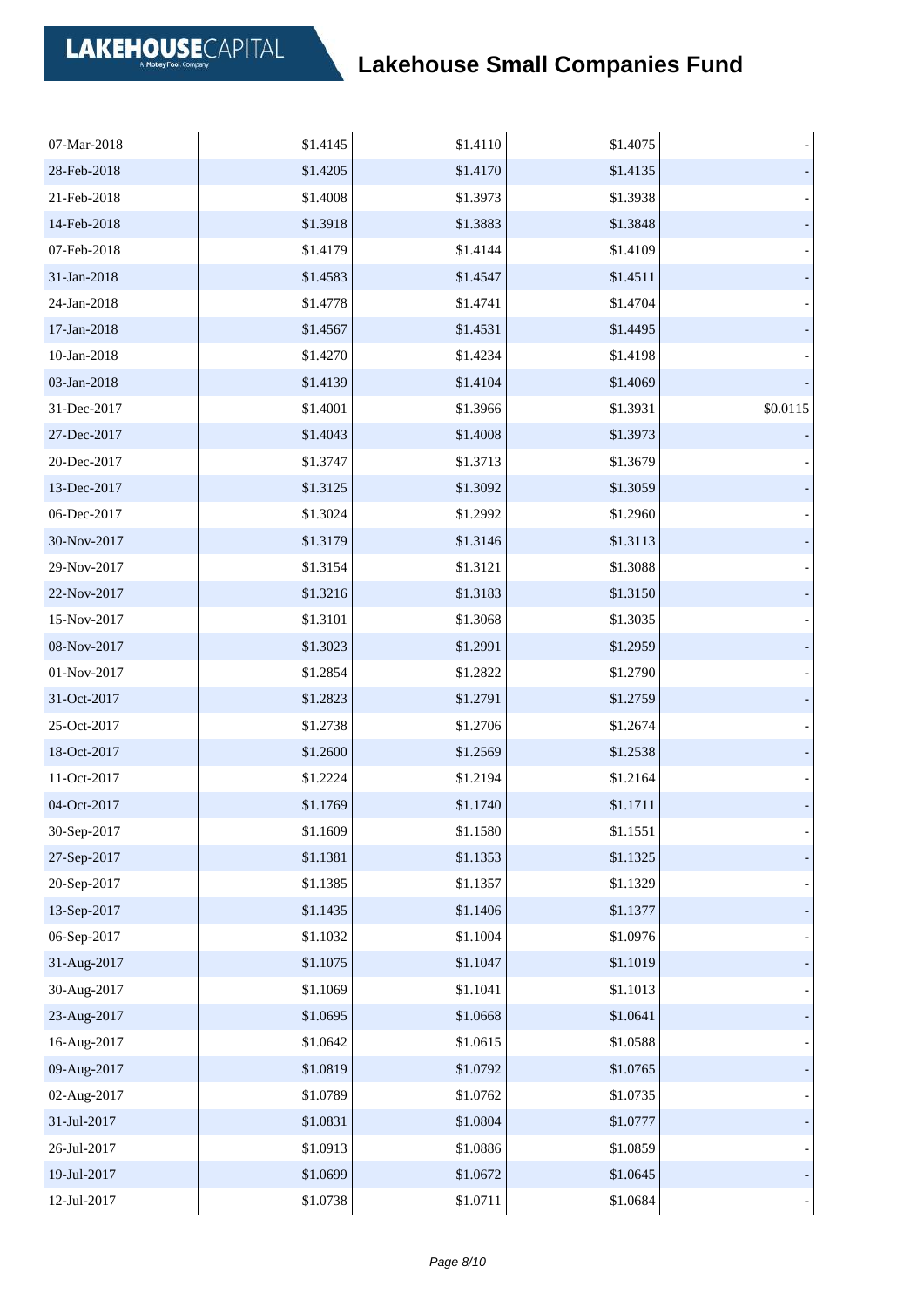| 05-Jul-2017 | \$1.0852 | \$1.0827 | \$1.0802 |  |
|-------------|----------|----------|----------|--|
| 30-Jun-2017 | \$1.0838 | \$1.0813 | \$1.0788 |  |
| 28-Jun-2017 | \$1.0702 | \$1.0677 | \$1.0652 |  |
| 21-Jun-2017 | \$1.0569 | \$1.0544 | \$1.0519 |  |
| 14-Jun-2017 | \$1.0467 | \$1.0442 | \$1.0417 |  |
| 07-Jun-2017 | \$1.0388 | \$1.0363 | \$1.0338 |  |
| 31-May-2017 | \$1.0259 | \$1.0234 | \$1.0209 |  |
| 24-May-2017 | \$1.0410 | \$1.0385 | \$1.0360 |  |
| 17-May-2017 | \$1.0295 | \$1.0270 | \$1.0245 |  |
| 10-May-2017 | \$1.0296 | \$1.0271 | \$1.0246 |  |
| 03-May-2017 | \$1.0136 | \$1.0111 | \$1.0086 |  |
| 30-Apr-2017 | \$1.0072 | \$1.0047 | \$1.0022 |  |
| 26-Apr-2017 | \$0.9953 | \$0.9928 | \$0.9903 |  |
| 19-Apr-2017 | \$0.9816 | \$0.9791 | \$0.9766 |  |
| 12-Apr-2017 | \$0.9769 | \$0.9744 | \$0.9719 |  |
| 05-Apr-2017 | \$0.9791 | \$0.9766 | \$0.9741 |  |
| 31-Mar-2017 | \$0.9854 | \$0.9829 | \$0.9804 |  |
| 29-Mar-2017 | \$0.9805 | \$0.9780 | \$0.9755 |  |
| 22-Mar-2017 | \$0.9620 | \$0.9595 | \$0.9570 |  |
| 15-Mar-2017 | \$0.9520 | \$0.9495 | \$0.9470 |  |
| 08-Mar-2017 | \$0.9417 | \$0.9392 | \$0.9367 |  |
| 01-Mar-2017 | \$0.9414 | \$0.9389 | \$0.9364 |  |
| 28-Feb-2017 | \$0.9486 | \$0.9461 | \$0.9436 |  |
| 22-Feb-2017 | \$0.9600 | \$0.9575 | \$0.9550 |  |
| 15-Feb-2017 | \$0.9864 | \$0.9839 | \$0.9814 |  |
| 08-Feb-2017 | \$0.9475 | \$0.9450 | \$0.9425 |  |
| 01-Feb-2017 | \$0.9576 | \$0.9551 | \$0.9526 |  |
| 31-Jan-2017 | \$0.9618 | \$0.9593 | \$0.9568 |  |
| 25-Jan-2017 | \$0.9996 | \$0.9971 | \$0.9946 |  |
| 18-Jan-2017 | \$0.9992 | \$0.9967 | \$0.9942 |  |
| 11-Jan-2017 | \$1.0064 | \$1.0039 | \$1.0014 |  |
| 04-Jan-2017 | \$0.9880 | \$0.9855 | \$0.9830 |  |
| 31-Dec-2016 | \$0.9819 | \$0.9794 | \$0.9769 |  |
| 28-Dec-2016 | \$0.9819 | \$0.9794 | \$0.9769 |  |
| 21-Dec-2016 | \$0.9732 | \$0.9707 | \$0.9682 |  |
| 14-Dec-2016 | \$0.9931 | \$0.9906 | \$0.9881 |  |
| 07-Dec-2016 | \$0.9817 | \$0.9792 | \$0.9767 |  |
| 30-Nov-2016 | \$1.0045 | \$1.0020 | \$0.9995 |  |
| 23-Nov-2016 | \$1.0073 | \$1.0048 | \$1.0023 |  |
| 16-Nov-2016 | \$1.0000 | \$1.0000 | \$1.0000 |  |